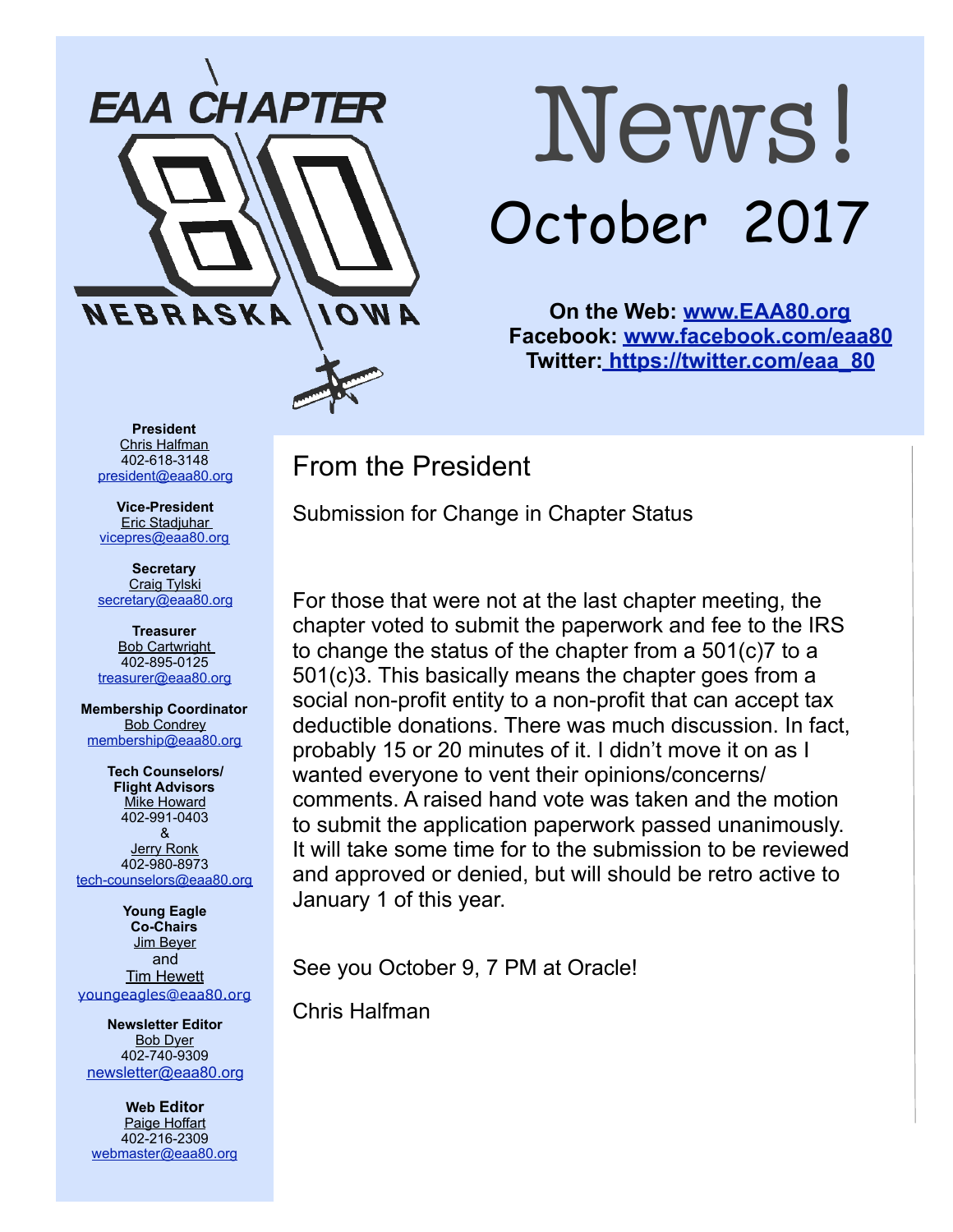#### **October Presentation**

Bob Cartwright

Medical Certificate Experience/ Knowledge

Oct 9, 7PM, Oracle Aviation

#### **EAA Chapter 80 Meeting Minutes**

#### **September 2017**

The chapter meeting was held on September 11th at Millard Airport, Oracle Aviation. The meeting was called to order at 7 PM by President Chris Halfman.

No guests were present.

Meeting Minutes: The August 2017 meeting minutes were approved as published.

Treasurer's Report: The September treasurer's report was approved as published. The report included receipts of \$217 for dues and the 50/50 drawing. Chapter expenses totaled \$115.89. Ending balance \$14,398.69.

Membership: Bob Condrey reported there are 125 members, of whom 32 have not paid their 2017 dues.

Tech Counselor: Jerry Ronk reported he had a call from Ken Bahr on

interpreting the drawings for installation of the flaps in his 601Sonex.

Young Eagles: Tim Hewett reported that the September PMV YE event was very satisfactory in spite of the early weather concerns. Twenty-eight (28) youth were flown with 8-10 pilots supporting the activity. Next YE rally will be at KMLE on Oct 21st at 9am.

Tools: Jerry Ronk reported all tools accounted for, including the scales Chris Halfman was currently using.

Builder Reports: Bruce Mundie reported the fabric covering on his Nieuport 28 was almost done (primer and paint to go). A CG oversight resulted in the nose of the aircraft dropping abruptly in the hangar, thus requiring a tear down of the engine. Bob Condrey reported that he has installed the horizontal and vertical tails on his RV10, the canopy is cut, and he's starting to look forward to a flight date later this year.

Builders Meeting: The next builders meeting is to look at Eric Stadjuhr's flying RV-4 at Hanger H3, Millard Airport, on September 16th. The October Builder's Meeting date/agenda has not been set.

Fly-outs: Mike Howard reported six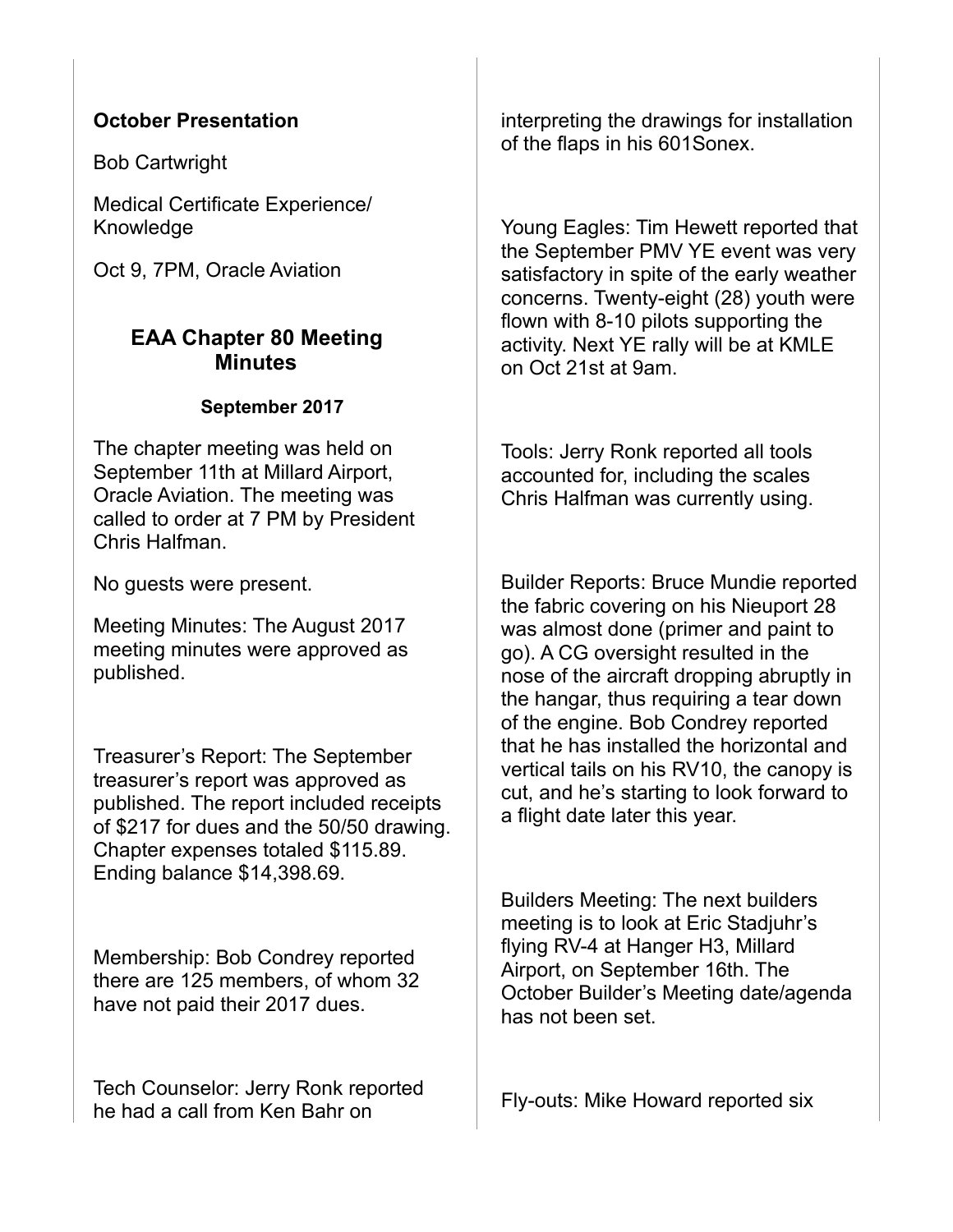aircraft (8 people) flew out to Paola Ks for BBQ.

Social Coordinator: The chapter picnic at Plattsmouth airport on September 10th was a success.

#### Old Business:

1) The 501c(3) proposal. Bruce Mundie reported that most EAA Chapters are classified as c(3). He and Chris Halfman reviewed with the membership the proposed process to change our designation from c(7) to c(3). As a side note, Bruce noted that our by-laws actually list us as a c(3) organization; however, the IRS reports us as a c(7). No one seemed to know the history of this anomaly. A motion was made and approved (unanimously by those present) to go forward with the c(3) request by only filing the

required paperwork (form 1023 EZ) to correct our errant status with the IRS (\$275 cost for the application). If the IRS turns us down, then additional actions may be required (perhaps a minor change to our by-laws).

New Business:

1) Chris Halfman briefly discussed the EAA website, flightsquid.com, for managing membership information (reference the chapter directory) and will check it out for future discussion.

2) It was reported that Ron Parks is now an EAA Life Member. He is building either a Zenith 701 or 750.

Announcements:

1) Rick Kellogg was looking for information on the Basic Med program.

2) Council Bluffs airport is having a pancake feed this Saturday (9/16).

Presentation: Paige Hoffart had an excellent review of actions pilots should consider during in-flight emergencies. Historical video scenarios were included that helped make the point for flight crews to ponder whenever they go to fly.

- · Handling the Emergency
- 1) Maintain Aircraft Control;
- 2) Analyze the Situation;
- 3) Take Appropriate Action; and
- 4) Land as Soon as Conditions Permit.
- · Declaring an Emergency
- 1) Nature of the Emergency;
- 2) Souls on Board;
- 3) Fuel on Board; and
- 4) Intentions.

October Meeting: To be announced.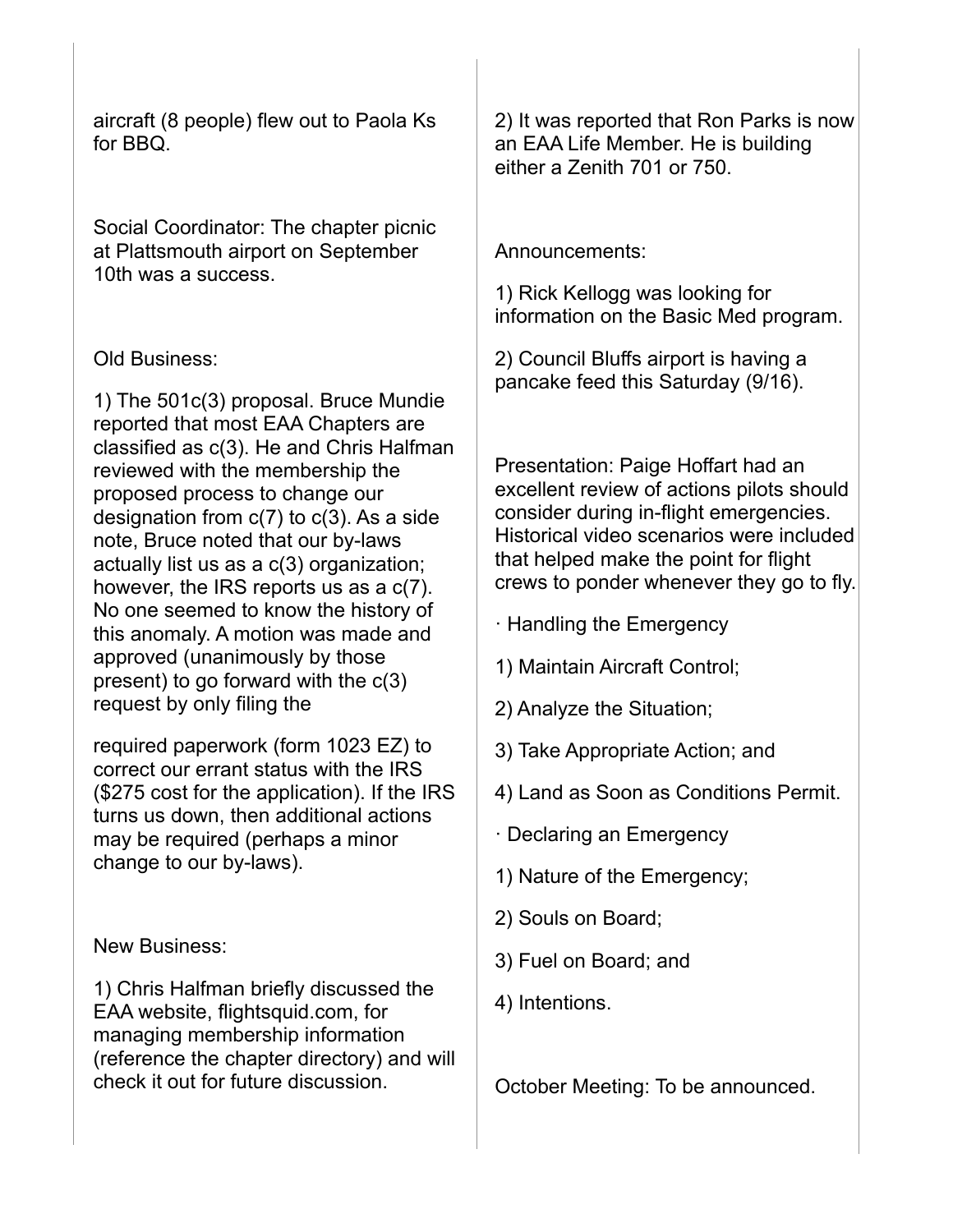Raffle Drawing: Fifty-six dollars total. The winner was Bruce Mundie, who donated the proceeds (less his \$5 purchase) back to the chapter

#### **October Presentation**

Bob Cartwright

Medical Certificate Experience/ Knowledge

Oct 9, 7PM, Oracle Aviation

#### **Upcoming Events**

[Omaha IMC Club](https://www.eaa.org/eaa/event/2017-10-12-Omaha_IMC_Club?id=29704E2CE74F4CAA84EAE79F3F93DBDC) Thursday, October 12 · 7:00 PM - 8:30 PM Omaha, Nebraska **[Add to My Itinerary](https://www.eaa.org/en/eaa/account/accountlogin)** 

Special EAA 80 Young Eagles Rally Additional rally for Burke High School Saturday, October 14 · 9:00 AM - 12:00 PM Millard, Nebraska

**[EAA 80 Young Eagles Rally](https://www.eaa.org/eaa/event/2017-10-21-EAA_80_Young_Eagles_Rally?id=F7222734C3DF4E609F3B058AF2B4ED0A)** Saturday, October 21 · 9:00 AM - 12:00 PM Millard, Nebraska [Add to My Itinerary](https://www.eaa.org/en/eaa/account/accountlogin)

[Great Planes Air Expo - MLE](https://www.eaa.org/eaa/event/2017-10-26-Great_Planes_Air_Expo-MLE?id=5DB6FABB639F427AA115BD681B15E113) Thursday, October 26 · 10:00 AM - 3:00 PM Omaha, Nebraska **[Add to My Itinerary](https://www.eaa.org/en/eaa/account/accountlogin)** 

#### [EAA 80 Christmas Party](https://www.eaa.org/eaa/event/2017-12-08-EAA_80_Christmas_Party?id=802E4B8F7A06429C947BE6A5A4B53B2C)

Friday, December 8 · 6:00 PM - 9:00 PM Millard, Nebraska [Add to My Itinerary](https://www.eaa.org/en/eaa/account/accountlogin)

#### [Omaha IMC Club](https://www.eaa.org/eaa/event/2017-12-14-Omaha_IMC_Club?id=9BAB18C3F52D4E63A6CF3EA01D43B9D4)

Thursday, December 14 · 7:00 PM - 8:30 PM Omaha, Nebraska

## October Webinars

### **Airspace 101**

**Thursday, October 12 - 7 p.m. CDT** Presenter: Radek Wyrzykowski | *FAA Wings credit* [Register Now >>](http://go.eaa.org/FFmEB00sj0S0H3BV000UOK1)

## **Chapter Chat: Chapter Formation - Provo, UT**

**Tuesday, October 17 - 8 p.m. CDT** Presenter: David Leiting [Register Now >>](http://go.eaa.org/P000K0OSBE0Ht10B0mkUFV3)

## **A View from 85,000 Feet**

**Wednesday, October 18 - 7 p.m. CDT** Presenter: Col. Richard Graham [Register Now >>](http://go.eaa.org/hBHFu1E00S000VOBK030Ulm)

## **Amateur-Built Condition Inspections**

**Wednesday, October 25 - 7 p.m. CDT** Presenter: Vic Syracuse | *FAA Wings and AMT credit* [Register Now >>](http://go.eaa.org/qFUS0O0mBm0K1B03E0Hv00V) November Webinars Webinars Webinars and Webinars and Webinars and Webinars and Webinars and Webinars and Webinars and Webinars and Webinars and Webinars and Webinars and Webinars and Webinars and Webinars and Webinars and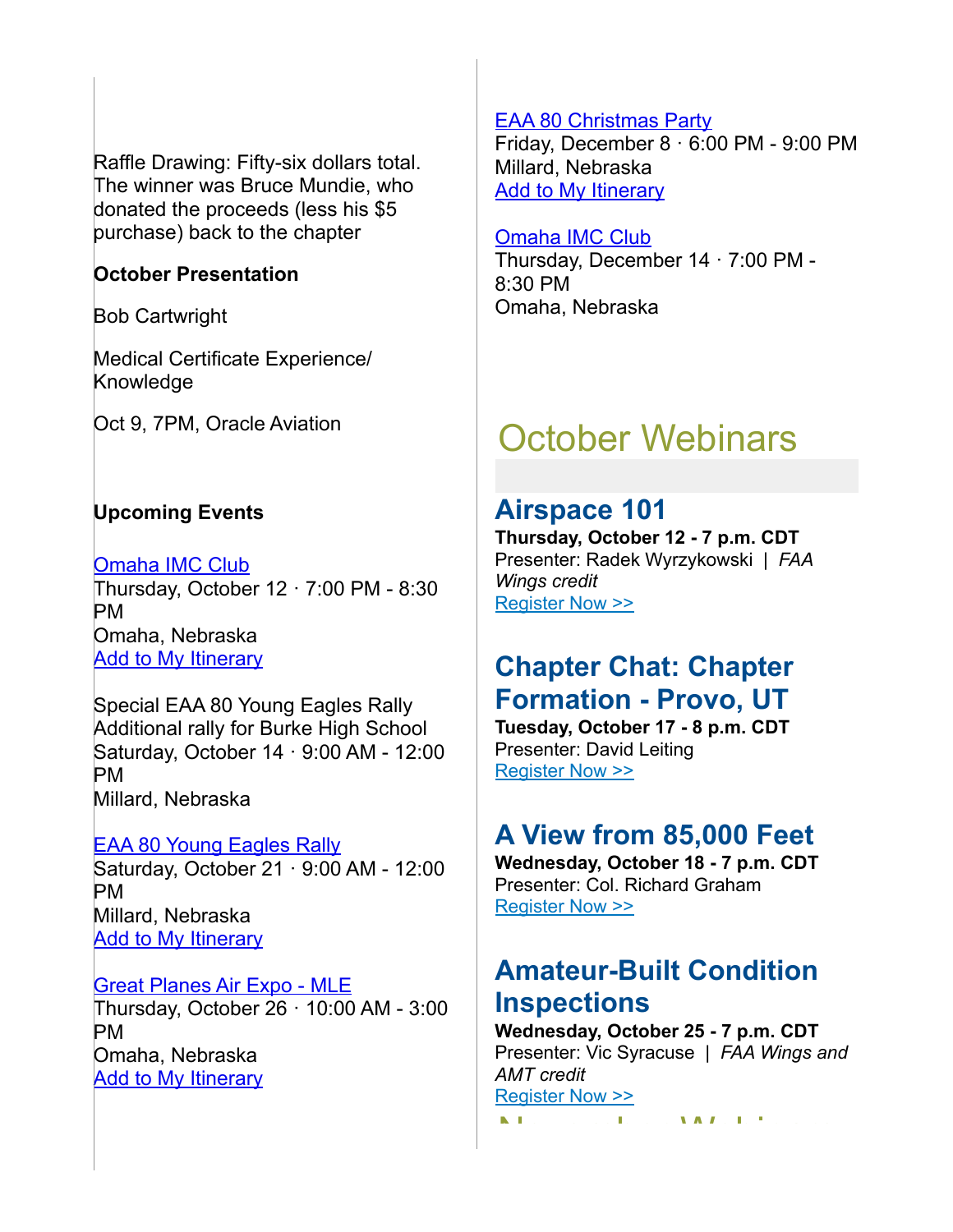# November Webinars

## **Doing GA Single-Pilot IFR Better**

#### **Wednesday, November 1 - 8 p.m. CDT** Presenter: Mike Busch | *FAA Wings credit* [Register Now >>](http://go.eaa.org/CEH00n0wB0BS0KOm3V0FU01)

## **Weather or Not**

**Wednesday, November 8 - 7 p.m. CST** Presenter: Prof. H. Paul Shuch | *FAA Wings and AMT credit* [Register Now >>](http://go.eaa.org/lBEVo000BFmH0U3O10K0x0S)

## **Fly the Easy Way**

**Wednesday, November 15 - 7 p.m. CST** Presenter: Larry Bothe | *FAA Wings credit* [Register Now >>](http://go.eaa.org/wEmUK1OSB0000HFp00V3y0B)

## **Add "Certified SOLIDWORKS Professional" to Your Resume**

**Wednesday, November 21 - 7 p.m. CST** Presenter: Mike Puckett [Register Now >>](http://go.eaa.org/CEH00q0zB0BS0KOm3V0FU01)

## **Secondhand Homebuilt**

**Wednesday, November 29 - 7 p.m. CST** Presenter: Earl Downs | *FAA Wings and AMT credit* [Register Now >>](http://go.eaa.org/I0F0ASm0B1HrKO3V0B0EU00)

|                           |                                   | EAA 80 MONTHLY TREASURER REPORT |          |                                      |  |  |
|---------------------------|-----------------------------------|---------------------------------|----------|--------------------------------------|--|--|
|                           |                                   |                                 | $Oct-17$ |                                      |  |  |
|                           |                                   |                                 |          |                                      |  |  |
| Checking                  |                                   |                                 |          |                                      |  |  |
| <b>Acct. 310</b>          |                                   |                                 |          |                                      |  |  |
| <b>Opening Balance</b>    |                                   | \$14,398.69                     |          |                                      |  |  |
| <b>Receipts</b>           |                                   |                                 |          |                                      |  |  |
|                           | <b>FDMS Dep</b>                   | \$25.00                         |          |                                      |  |  |
| <b>Sept</b>               | 50/50                             | \$52.00                         |          |                                      |  |  |
|                           | Bruce Mundy Donate \$23           |                                 |          |                                      |  |  |
| Sept                      | <b>Dues</b>                       | \$25.00                         |          |                                      |  |  |
| Aug                       | <b>Refresh Credit</b>             | \$45.89                         |          |                                      |  |  |
| Expenses                  |                                   |                                 |          |                                      |  |  |
|                           | 9/11/2017 Chris Halfman-Pic. Exp. | \$109.31 Chk                    |          |                                      |  |  |
|                           | 9/11/2017 Mark Miller-Refresh     | \$56.44 Chk                     |          |                                      |  |  |
|                           | 9/5/2017 FDMS Fee                 | \$4.95                          |          |                                      |  |  |
|                           | 9/5/2017 FDMS Discount            | \$0.76                          |          |                                      |  |  |
|                           | (Note: Credit card amounts)       |                                 |          | FDMS is First Data Managememt System |  |  |
| will be accounted on cash |                                   |                                 |          | (Credit Card                         |  |  |
| basis when recorded)      |                                   |                                 |          |                                      |  |  |
| <b>Ending Balance</b>     |                                   | \$14,375.12                     |          |                                      |  |  |

Please send any pictures or articles to share with our chapter to [newsletter@eaa80.org](mailto:newsletter@eaa80.org) 

Or [radyer@msn.com](mailto:radyer@msn.com)

Or 402-740-9309

See you at the meeting